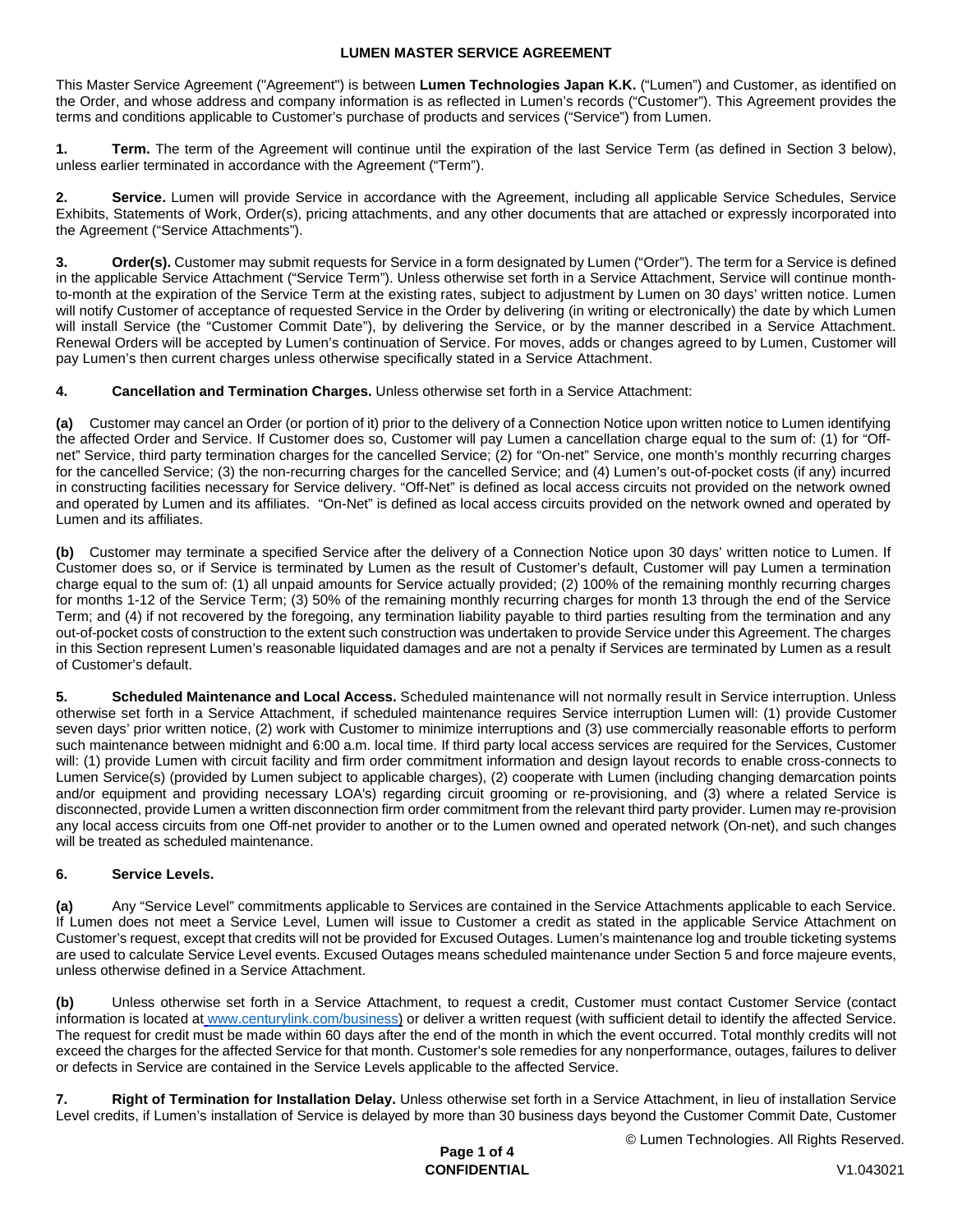may terminate the affected Service without liability upon written notice to Lumen, provided such written notice is delivered prior to Lumen delivering a Connection Notice for the affected Service. This Section will not apply where Lumen is constructing facilities to a new location not previously served by Lumen.

# **8. Default; Suspension.**

**(a)** If (a) Customer fails to make any payment when due and such failure continues for five business days after Lumen's written notice, or (b) either party fails to observe or perform any other material term of this Agreement and such failure continues for 30 days after the other party's written notice, then the non-defaulting party may: (i) terminate this Agreement and/or any Order, in whole or in part, and/or (ii) subject to Sections 9.1 (Damages Limitations) and 6 (Service Levels), pursue any remedies it may have at law or in equity.

**(b) Suspension.** If Lumen is entitled to terminate this Agreement and/or any Order, Lumen may, without prejudice to its right to terminate this Agreement or any Order, suspend, in whole or in part, Customer's Service(s) until the failure or default is cured. Customer will be liable for all charges in respect of the suspended Service during any period of suspension.

## **9. Liabilities and Disclaimers.**

**9.1 Damages Limitations. (A)** Nothing in this Agreement will be construed as limiting the liability of either party for, (i) personal injury or death resulting from the negligence of a party or its employees, and (ii) any liability of either party which cannot be excluded by law **(B)** Neither party will be liable for any loss (whether direct or indirect) of profits, revenues, goodwill, anticipated savings, business or data, or any indirect, incidental, special, consequential, exemplary or punitive damages arising out of the performance or failure to perform under this Agreement or any Order. **(C)** Subject to 9.1(A) and (B), unless set out otherwise in a Service Attachment, Lumen's total aggregate liability in respect of any and all claims, losses or damages during the Term of the Agreement, whether arising from tort (including negligence), breach of contract, breach of warranty or otherwise under or in connection with this Agreement will in no event exceed 100% of all charges paid during the 12 month period immediately prior to which the relevant claim arises.

**9.2 Disclaimer of Warranties.** LUMEN MAKES NO WARRANTIES OR REPRESENTATIONS, EXPRESS OR IMPLIED, EITHER IN FACT OR BY OPERATION OF LAW, STATUTORY OR OTHERWISE, INCLUDING WARRANTIES OF MERCHANTABILITY OR FITNESS FOR A PARTICULAR USE, EXCEPT THOSE EXPRESSLY SET FORTH IN THIS AGREEMENT OR ANY APPLICABLE SERVICE ATTACHMENT.

## **10. Billing and Payment.**

**10.1 Commencement of Billing.** Unless otherwise set forth in a Service Attachment, Lumen will deliver written or electronic notice (a "Connection Notice") to Customer when Service is installed, at which time billing will commence ("Service Commencement Date"). If Customer notifies Lumen within three days after delivery of the Connection Notice that Service is not functioning properly, Lumen will correct any deficiencies and, upon Customer's request, credit Customer's account in the amount of 1/30 of the applicable monthly recurring charge (MRC) for each day the Service did not function properly. If Lumen cannot complete installation due to Customer delay or inaction, Lumen may begin charging Customer for the Service, and Customer will pay such charges.

**10.2 Payment of Invoices and Disputes.** Unless otherwise set forth in a Service Attachment, invoices are delivered or made available monthly and due 30 days after the invoice date. Fixed charges are billed in advance and usage-based charges are billed in arrears. Customer's payments to Lumen must be made in the currency stated on the invoice and via the payment method designated by Lumen. Lumen may charge administrative fees where Customer's payment and invoice preferences deviate from Lumen's standard practices. Past due amounts bear interest at 1.5% per month or the highest rate allowed by law (whichever is less). Lumen may charge Customer reasonable attorneys' fees and any third-party collection costs Lumen incurs in collecting such amounts. Customer is responsible for all charges regarding the Service, even if incurred as the result of unauthorized use. If Customer reasonably disputes an invoice, Customer must pay the undisputed amount and submit written notice of the disputed amount (with details of the nature of the dispute and the Services and invoice(s) disputed). Disputes must be submitted in writing within 90 days from the date of the invoice. If Lumen determines in good faith that a disputed charge was billed correctly, Customer must pay such amounts within 10 days after Lumen provides notice of such determination. Customer may not offset disputed amounts from one invoice against payments due on the same or another account.

**10.3 Taxes and Fees.** Customer is responsible for all taxes and fees arising in any jurisdiction imposed on Customer, Lumen, or a Lumen affiliate incident to the provision, sale or use of Service. This includes value added, consumption, sales, use, gross receipts, withholding, excise, ad valorem, franchise or other taxes, fees, duties or surcharges (e.g., regulatory and emergency service call number surcharges), along with similar charges stated in a Service Attachment (collectively "Taxes and Fees"). This does not include taxes based on Lumen's net income. Some Taxes and Fees, and costs of administering them, are recovered through a percentage surcharge(s) on the charges for Service. If Customer is required by law to make any deduction or withholding of withholding Taxes from any payment due under this Agreement to Lumen, then Customer must increase the gross amount payable so that, after any deduction or withholding for such withholding Taxes, the net amount paid to Lumen will not be less than Lumen would have received had no such deduction or withholding been required. Charges for Service are exclusive of Taxes and Fees. Customer may present Lumen with an exemption certificate that eliminates Lumen's obligation to pay certain Taxes and Fees. The exemption will apply prospectively. For additional details on taxes and surcharges that are assessed, visit [www.lumen.com/taxes](http://www.lumen.com/taxes).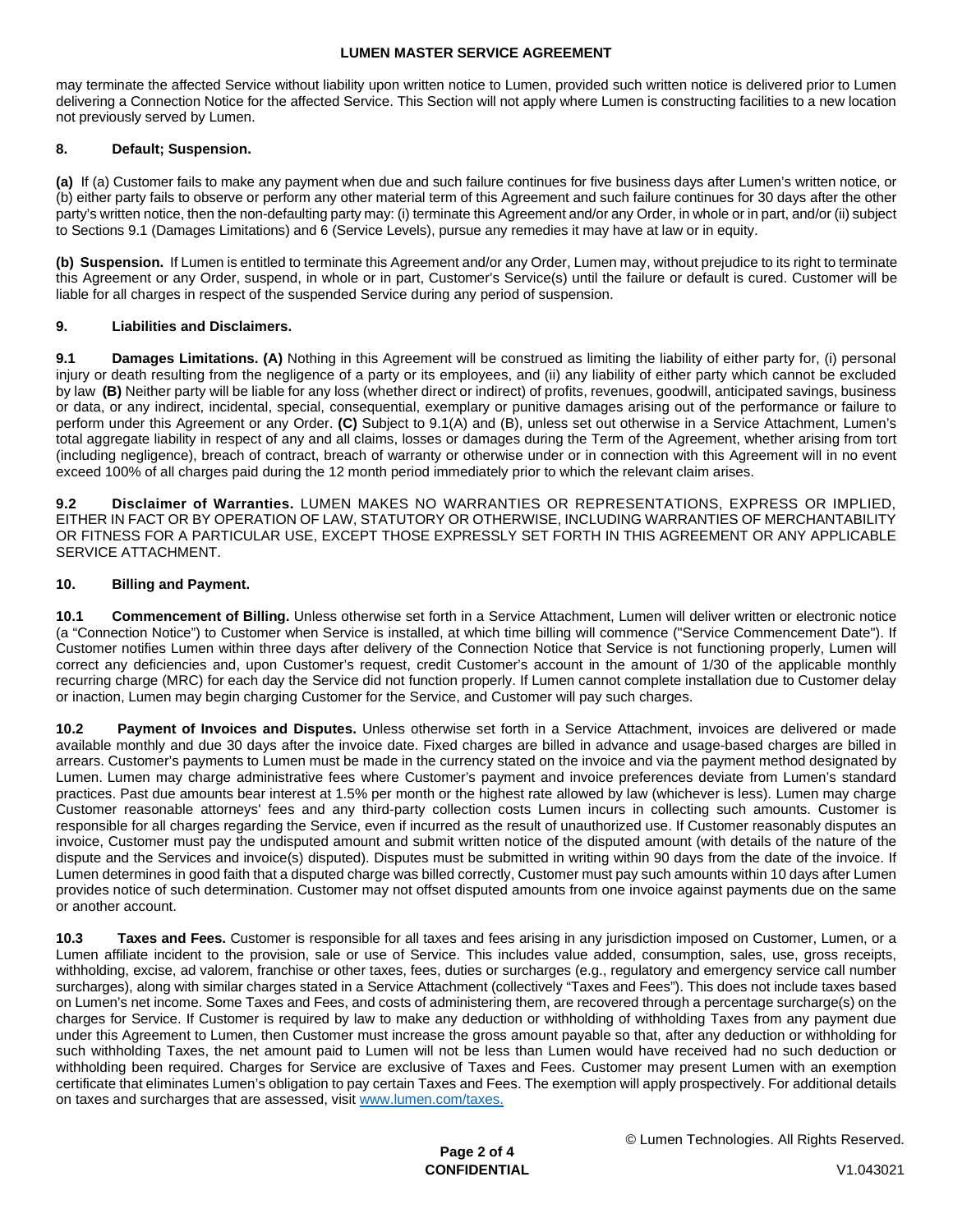**10.4 Credit Approval and Deposits.** Customer will provide Lumen with credit information as requested. Lumen may require Customer to make a deposit as a condition of Lumen's acceptance of any Order or continuation of: (a) usage-based Services; or (b) nonusage based Service where Customer fails to timely pay Lumen under this Agreement or Lumen reasonably determines that Customer has had an adverse change in financial condition. Deposits will not exceed two months' estimated charges for Service and are due upon Lumen's written request. When Service is discontinued, the deposit will be credited to Customer's account and the balance refunded.

## **10.5 Regulatory and Legal Changes; Sanctions.**

**(a)** If changes in applicable law, regulation, rule or order materially affect delivery of Service, the parties will negotiate appropriate changes to this Agreement. If the parties cannot reach agreement within 30 days after Lumen's notice requesting renegotiation, Lumen may, on a prospective basis after such 30-day period, pass any increased delivery costs on to Customer. If Lumen does so, Customer may terminate the affected Service on notice to Lumen delivered within 30 days of the cost increase taking effect.

**(b)** If any type of economic, trade or other governmental or transnational sanction that applies to the performance of Lumen's obligations under this Agreement or to Customer's use or permitted resale of a Service, Lumen may immediately terminate the affected Service without liability, upon written notice to Customer.

**11. Customer Premises; Title to Equipment.** If access to non-Lumen facilities is required for the installation, maintenance, grooming, movement, upgrade and/or removal of Lumen network or equipment, Customer will, at its expense: (a) secure such right of access and (b) arrange for the provision and maintenance of power and HVAC as needed for the proper operation of such equipment and network. Title to Lumen-provided equipment (including software) remains with Lumen. Customer will not create or permit to be created any encumbrances on Lumen-provided equipment.

**12. Acceptable Use Policy.** Customer must comply with the Acceptable Use Policy ("AUP"), which is available at [http://www.centurylink.com/legal,](http://www.centurylink.com/legal) for Services purchased under this Agreement. Lumen may reasonably modify this policy to ensure compliance with applicable laws and regulations and to protect Lumen's network and customers. If Customer will use the Services to process personal data subject to privacy or data protection law that requires specific terms in place with service providers, Customer is responsible for requesting such terms from Lumen.

**13. International Services.** For Services provided in other countries, Customer or its local affiliate may be required to enter into a separate local country addendum/agreement (as approved by local authorities) ("LCA") with the respective Lumen affiliate that provides the local Service(s). Such Lumen affiliate will invoice Customer or its local affiliate for the respective local Service(s).

#### **14. General Terms.**

**14.1 Force Majeure.** Neither party will be liable, nor will any credit allowance or other remedy be extended, for any failure of performance or equipment due to causes beyond such party's reasonable control ("force majeure event").

**14.2 Assignment and Resale.** Neither party may assign its rights or obligations under this Agreement or any Service Attachment without the prior written consent of the other party, which will not be unreasonably withheld. However, either party may assign its rights and obligations under this Agreement or any Order without the consent of the other party: (1) to any subsidiary, parent, or affiliate that controls, is controlled by, or is under common control with that party; (2) pursuant to the sale or transfer of substantially all of the business or relevant assets of that party; or (3) pursuant to any financing, merger, or reorganization of that party. This Agreement and all Service Attachments will apply to any permitted transferees or assignees. Any assignee of Customer must have a financial standing and creditworthiness equal to or better than Customer's. Unless otherwise set forth in a Service Attachment, Customer may provide Service to third parties or use the Services in connection with goods or services provided by Customer to third parties ("Customer Provided Services"). Customer will indemnify, defend and hold Lumen and its affiliates harmless from any claims arising from or related to any Customer Provided Services. If Customer sells telecommunications services, Customer certifies that it has filed all required documentation and will at all times have the requisite authority with appropriate regulatory agencies respecting the same. Nothing in this Agreement confers upon any third party any right, benefit or remedy.

**14.3 Affiliates.** Lumen may use a Lumen affiliate or a third party to provide Service to Customer, but Lumen will remain responsible to Customer for Service delivery and performance. Customer's affiliates may purchase Service under this Agreement, and Customer will be jointly and severally liable for all claims and liabilities related to Service ordered by any Customer affiliate.

**14.4 Notices.** Notices will be in writing and deemed received if delivered personally, sent via facsimile, pre-paid overnight courier, electronic mail (if an e-mail address is provided below) or sent by U.S. Postal Service or First Class International Post. Unless otherwise provided for in a Service Attachment, requests for disconnection of Service (other than for default) must be submitted to Lumen via Customer's portal at <https://www.centurylink.com/business/login/> or via the following website / link: [https://www.lumen.com/help/en](https://www.lumen.com/help/en-us/disconnects.html)[us/disconnects.htmland will be effective 30 days after receipt \(or such longer period set forth in a Service Attachment\). Notices for billing](https://www.lumen.com/help/en-us/disconnects.html)  inquiries/disputes or requests for Service Level credits must be submitted to Lumen via Customer's portal at <https://www.centurylink.com/business/login/>or via Email at: [billing@lumen.com](mailto:billing@lumen.com). Customer failure to follow this process and/or provide complete information may result in continued charges that will not be credited. All legal notices will be addressed to Lumen at: Atago Green Hills MORI Tower, 17th Floor, 2-5-1 Atago, Minato-Ku Tokyo, Japan 105-6217 Attn: Legal Department with a copy to 3 Irving Road #06-01, Tai Seng Centre, Singapore 369522 Attn: Legal Department; and to any electronic or physical address of Customer as